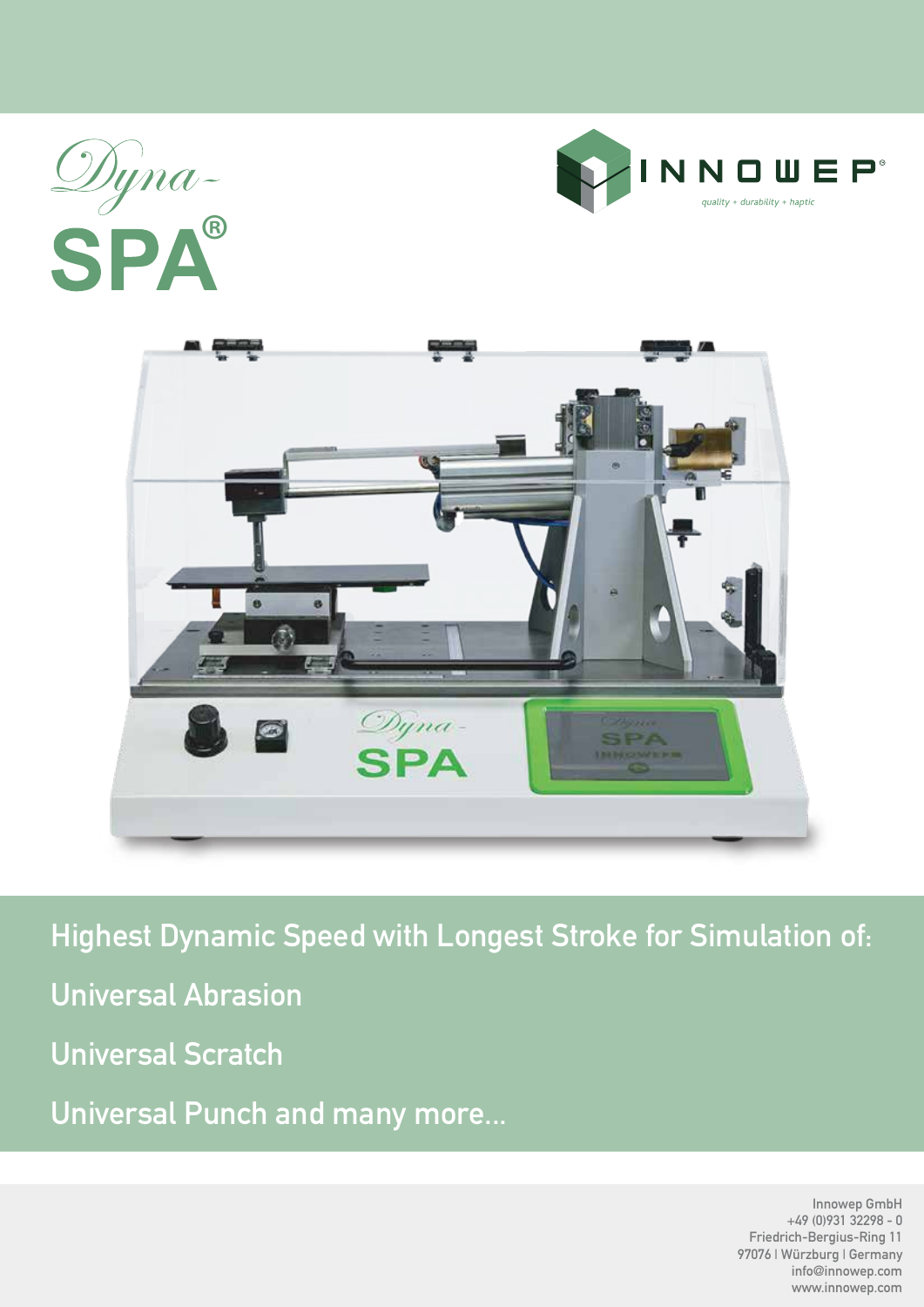## Dyna-SPA®





### **HIGHLIGHTS**

- **•** Fastest system for performing scratch/abrasion/punch tests
- **In Highest dynamic linear motion**  up to 150 cm/s driven by pneumatic force
- One machine for all tests
- **Perform one-direction test** which simulates real application
- $\bigcirc$  Compliance with over 50 standards: ASTM/ISO/DIN/EN
- **O** Universal functionality due to modular design
- Reproducible results due to standardized test standards

#### Standard List

Dyna-SPA® , is the only machine which can simulate the fastest and dynamic scratch, punch and abrasion tests within one machine with freely programmable speed and stroke. Any linear Scratch or Abrasion test with a speed up to 150 cm/s and a stroke up to 120 mm. It complies with over 50 international standards (ASTM/DIN/ ISO) for the following applications:

| BMW GS 97034-8    | Determination of the scratch inclination           |
|-------------------|----------------------------------------------------|
| BMW GS 97034-9    | Scratch test                                       |
| DIN 9211-4        | Optics and photonics - Optical coatings            |
| ISO 1518-1        | Paints and varnishes -- determination of scratch   |
|                   | resistance -- Part 1: Constant-loading method      |
| ISO 1518-2        | Paints and varnishes -- determination of scratch   |
|                   | resistance -- Part 2:Variable-loading method       |
| BS 3900:E2        | Methods of test for paints. Methods of test for    |
|                   | paints. Scratch test                               |
| BS 7069           | Specification for cookware                         |
| <b>AATCC</b>      |                                                    |
| Test Method 165   | Colorfastness to crocking: textile floor coverings |
| <b>AATCC</b>      |                                                    |
| Test Method 8     | Colorfastness to crocking                          |
| <b>ASTM D2054</b> | Standard test method for colorfastness of zipper   |
|                   | tapes to crocking                                  |
| <b>ASTM D5053</b> | Standard test method for colorfastness of          |
|                   | crocking of leather                                |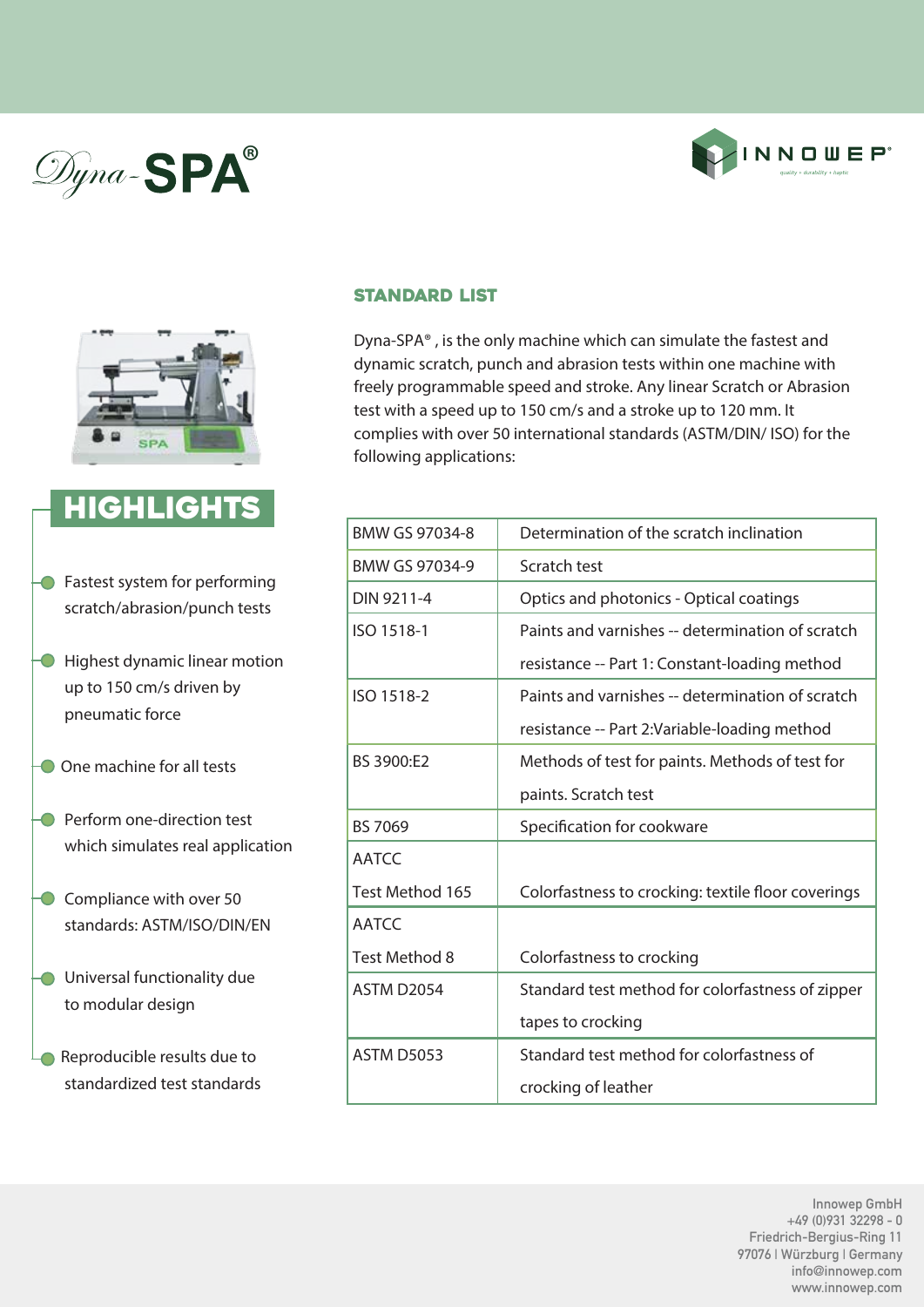



#### Standard List



| BI 108-10 (Ford)    | Crockmeter scuff test                               |
|---------------------|-----------------------------------------------------|
| <b>BS 1006</b>      | Methods of test for colour fastness of textiles and |
|                     | leather                                             |
| CFFA-7              | Standard test methods - chemical coated fabrics     |
|                     | and film                                            |
| <b>DIN 54012</b>    | Tests for colour fastness of textiles               |
| GM9033P             |                                                     |
| (General Motors)    | Colorfastness to crocking (Rubbing)                 |
| ISO 105-D02         | Textiles - tests for colour fastness                |
| ISO 105-X12         | Textiles - tests for colour fastness                |
| JIS K6404-16        | Testing method for rubber or plastics coated        |
|                     | fabrics                                             |
| <b>JIS K6547</b>    | Testing method for colour fastness to rubbing       |
|                     | of leathers                                         |
| <b>JIS L0849</b>    | Test methods for colour fastness to rubbing         |
| LP-463PB-54-01      | Crock mar resistance                                |
| <b>SAE J 861</b>    | Method of testing resistance to crocking of         |
|                     | organic trim materials                              |
| ISO 6722            | wire/cable scrape test                              |
| IEC 60791-1-2       | wire/cable scrape test                              |
| <b>MIL-STO-2223</b> |                                                     |
| method 6004         | wire/cablescrapetest                                |
| ISO 10373-2         | magnetic stripe abrasion test                       |
|                     |                                                     |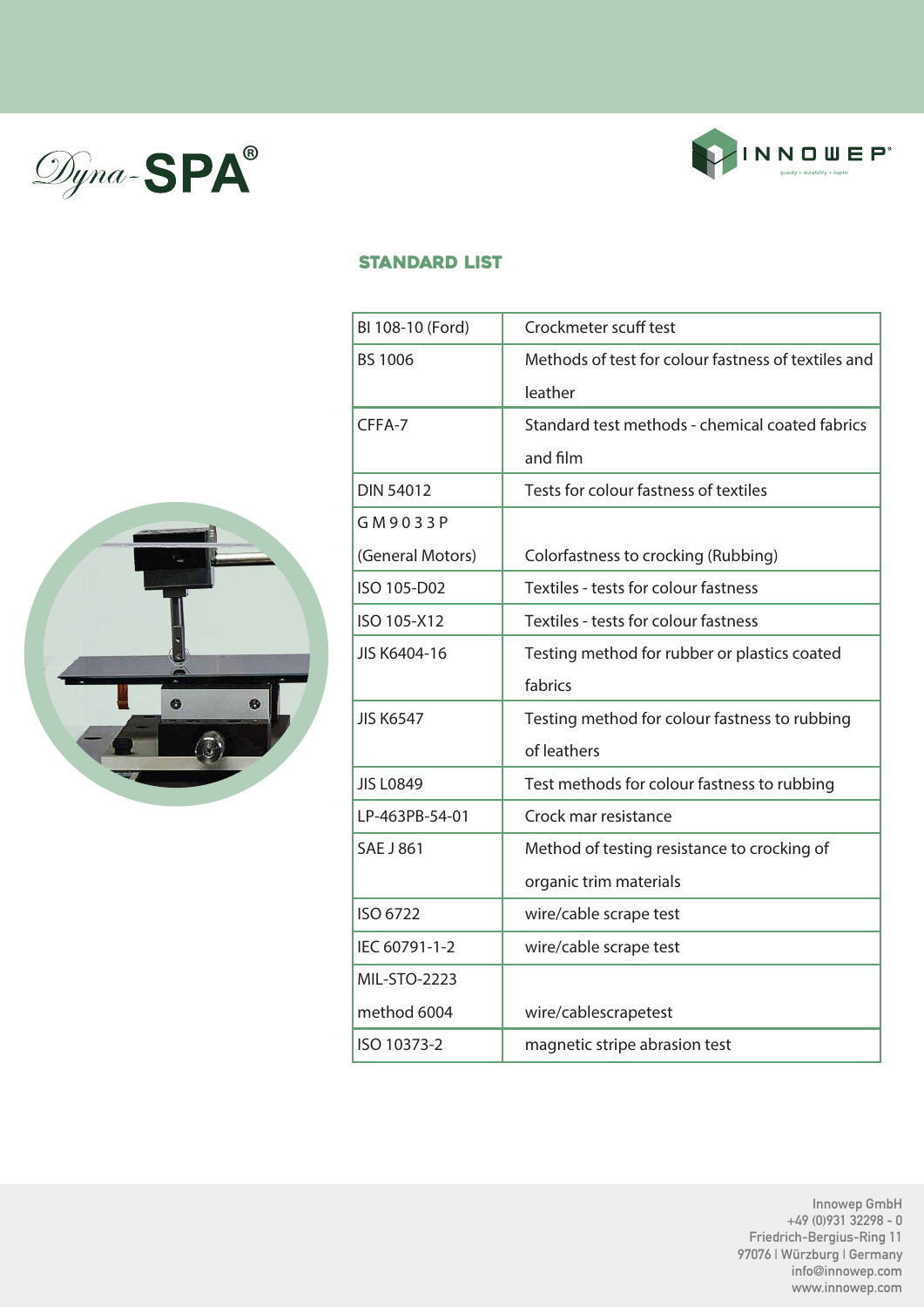



#### Standard List



| LP-463DD-18-01         | Scratch and mar resistance of automotive plastics     |
|------------------------|-------------------------------------------------------|
| PF-10938               | Scratch and mar resistance of molded-In-color         |
|                        | plastic components                                    |
| BN 108-13              | Resistance to scratching                              |
| BO 162-01              | Resistance to scratch and mar                         |
| GMN 3943-2003          | Scratch and mar resistance of plastics, five arm test |
| GMW 14698-A            | Scratch resistance of organic coatings and self-      |
|                        | adhesive foils                                        |
| <b>NES M0159</b>       | Testing method of the scratch resistance of interior  |
|                        | polypropylene resin parts                             |
| <b>ANSI INCITS 322</b> | magnetic stripe abrasion test                         |
| <b>ASTM F2496</b>      | Standard practice for determining the scratch         |
|                        | hardness and scrape adhesion of prints and coatings   |
| GME 60248              | Scraping of coatings on elastomers and textile        |
|                        | interior materials                                    |
| D441221                | crockmeter                                            |
| D14 1055-2004          |                                                       |
| D42 1775-03-2001       |                                                       |
| GB/T 2918              | Plastics standard atmospheres conditioning testing    |
| GB/T 6151              |                                                       |
| GB/T 8424.3            |                                                       |